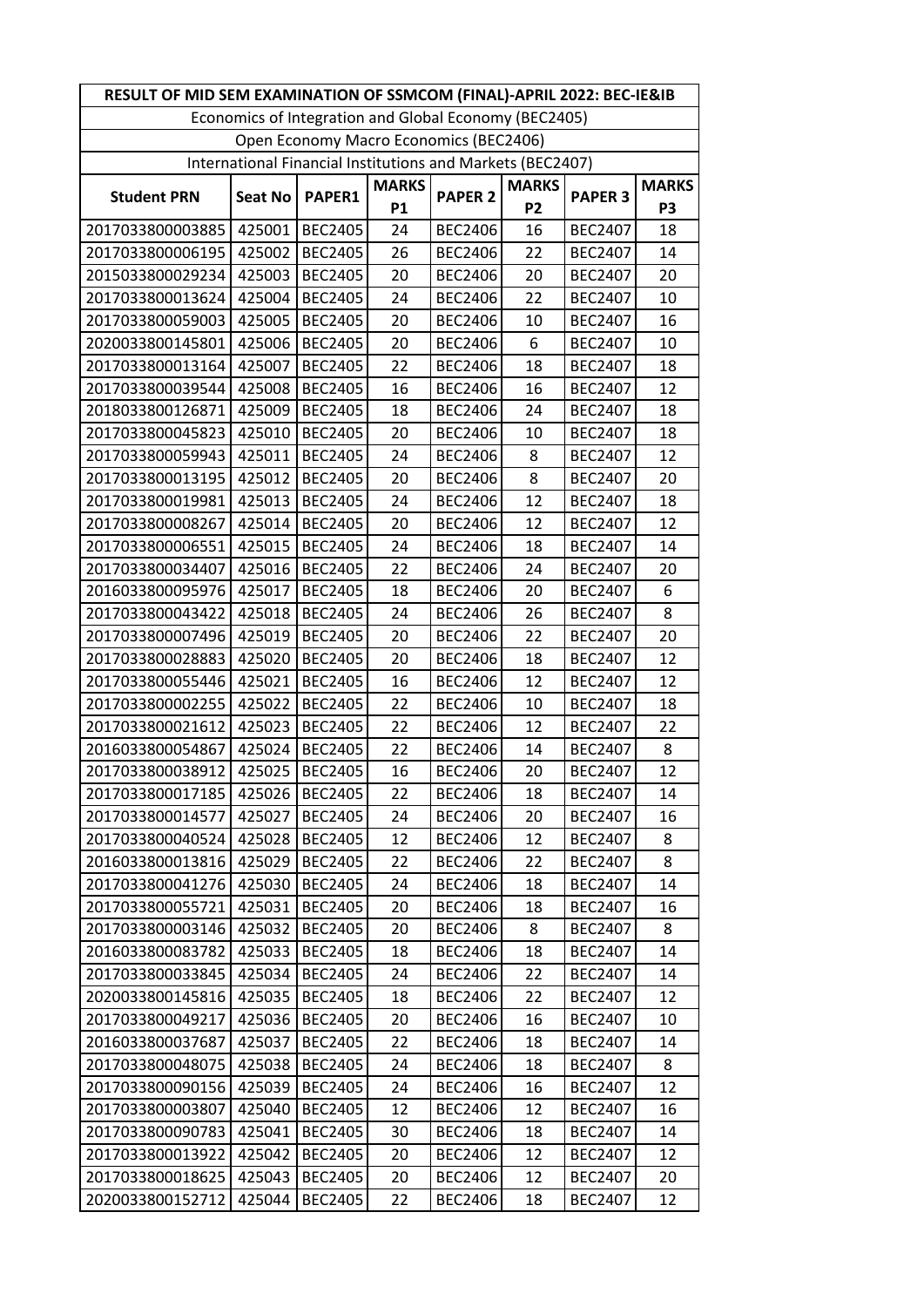| RESULT OF MID SEM EXAMINATION OF SSMCOM (FINAL)-APRIL 2022: BEC-IE&IB |                |                |              |                |                |                |                |  |
|-----------------------------------------------------------------------|----------------|----------------|--------------|----------------|----------------|----------------|----------------|--|
| Economics of Integration and Global Economy (BEC2405)                 |                |                |              |                |                |                |                |  |
| Open Economy Macro Economics (BEC2406)                                |                |                |              |                |                |                |                |  |
| International Financial Institutions and Markets (BEC2407)            |                |                |              |                |                |                |                |  |
| <b>Student PRN</b>                                                    |                | PAPER1         | <b>MARKS</b> | <b>PAPER 2</b> | <b>MARKS</b>   | <b>PAPER 3</b> | <b>MARKS</b>   |  |
|                                                                       | <b>Seat No</b> |                | <b>P1</b>    |                | P <sub>2</sub> |                | P <sub>3</sub> |  |
| 2017033800003204                                                      | 425045         | <b>BEC2405</b> | 22           | <b>BEC2406</b> | 8              | <b>BEC2407</b> | 10             |  |
| 2017033800061315                                                      | 425046         | <b>BEC2405</b> | 18           | <b>BEC2406</b> | 24             | <b>BEC2407</b> | 18             |  |
| 2017033800037553                                                      | 425047         | <b>BEC2405</b> | 14           | <b>BEC2406</b> | 16             | <b>BEC2407</b> | 14             |  |
| 2017033800005733                                                      | 425048         | <b>BEC2405</b> | 24           | <b>BEC2406</b> | 18             | <b>BEC2407</b> | 12             |  |
| 2017033800005184                                                      | 425049         | <b>BEC2405</b> | 22           | <b>BEC2406</b> | 12             | <b>BEC2407</b> | 10             |  |
| 2016033800020847                                                      | 425050         | <b>BEC2405</b> | 26           | <b>BEC2406</b> | 8              | <b>BEC2407</b> | 14             |  |
| 2017033800000651                                                      | 425051         | <b>BEC2405</b> | 20           | <b>BEC2406</b> | 6              | <b>BEC2407</b> | 14             |  |
| 2017033800000481                                                      | 425052         | <b>BEC2405</b> | 24           | <b>BEC2406</b> | 12             | <b>BEC2407</b> | 14             |  |
| 2017033800015607                                                      | 425053         | <b>BEC2405</b> | 22           | <b>BEC2406</b> | 20             | <b>BEC2407</b> | 10             |  |
| 2017033800013423                                                      | 425054         | <b>BEC2405</b> | 30           | <b>BEC2406</b> | 30             | <b>BEC2407</b> | 12             |  |
| 2017033800032142                                                      | 425055         | <b>BEC2405</b> | AB           | <b>BEC2406</b> | 14             | <b>BEC2407</b> | 18             |  |
| 2017033800014071                                                      | 425056         | <b>BEC2405</b> | 26           | <b>BEC2406</b> | 16             | <b>BEC2407</b> | 6              |  |
| 2016033800021344                                                      | 425057         | <b>BEC2405</b> | 18           | <b>BEC2406</b> | 10             | <b>BEC2407</b> | 12             |  |
| 2017033800015283                                                      | 425058         | <b>BEC2405</b> | 16           | <b>BEC2406</b> | 16             | <b>BEC2407</b> | 16             |  |
| 2017033800009916                                                      | 425059         | <b>BEC2405</b> | 22           | <b>BEC2406</b> | 16             | <b>BEC2407</b> | 14             |  |
| 2017033800019876                                                      | 425060         | <b>BEC2405</b> | 24           | <b>BEC2406</b> | 10             | <b>BEC2407</b> | 14             |  |
| 2017033800126525                                                      | 425061         | <b>BEC2405</b> | 20           | <b>BEC2406</b> | 12             | <b>BEC2407</b> | 6              |  |
| 2017033800032463                                                      | 425062         | <b>BEC2405</b> | 22           | <b>BEC2406</b> | 18             | <b>BEC2407</b> | 16             |  |
| 2017033800010301                                                      | 425063         | <b>BEC2405</b> | 14           | <b>BEC2406</b> | 4              | <b>BEC2407</b> | 8              |  |
| 2017033800040822                                                      | 425064         | <b>BEC2405</b> | 22           | <b>BEC2406</b> | 16             | <b>BEC2407</b> | 20             |  |
| 2016033800033361                                                      | 425065         | <b>BEC2405</b> | 14           | <b>BEC2406</b> | 14             | <b>BEC2407</b> | 6              |  |
| 2017033800016112                                                      | 425066         | <b>BEC2405</b> | 18           | <b>BEC2406</b> | 10             | <b>BEC2407</b> | 16             |  |
| 2017033800040153                                                      | 425067         | <b>BEC2405</b> | 22           | <b>BEC2406</b> | 20             | <b>BEC2407</b> | 18             |  |
| 2017033800032061                                                      | 425068         | <b>BEC2405</b> | 24           | <b>BEC2406</b> | 14             | <b>BEC2407</b> | 4              |  |
| 2017033800039753                                                      | 425069         | <b>BEC2405</b> | 14           | <b>BEC2406</b> | 16             | <b>BEC2407</b> | 18             |  |
| 2017033800016947                                                      | 425070         | <b>BEC2405</b> | 20           | BEC2406        | 18             | <b>BEC2407</b> | 8              |  |
| 2017033800021144                                                      | 425071         | <b>BEC2405</b> | 20           | <b>BEC2406</b> | 22             | <b>BEC2407</b> | 12             |  |
| 2017033800018076                                                      | 425072         | <b>BEC2405</b> | 16           | <b>BEC2406</b> | 12             | <b>BEC2407</b> | 12             |  |
| 2017033800050712                                                      | 425073         | <b>BEC2405</b> | 24           | <b>BEC2406</b> | 20             | <b>BEC2407</b> | 18             |  |
| 2017033800015797                                                      | 425074         | <b>BEC2405</b> | 24           | BEC2406        | 30             | <b>BEC2407</b> | 24             |  |
| 2017033800030916                                                      | 425075         | <b>BEC2405</b> | 22           | <b>BEC2406</b> | 18             | <b>BEC2407</b> | 20             |  |
| 2017033800026025                                                      | 425076         | <b>BEC2405</b> | 24           | <b>BEC2406</b> | 18             | <b>BEC2407</b> | 12             |  |
| 2017033800023603                                                      | 425077         | <b>BEC2405</b> | 20           | <b>BEC2406</b> | 18             | <b>BEC2407</b> | 12             |  |
| 2017033800047563                                                      | 425078         | <b>BEC2405</b> | 20           | <b>BEC2406</b> | 12             | <b>BEC2407</b> | 16             |  |
| 2017033800043782                                                      | 425079         | <b>BEC2405</b> | 22           | <b>BEC2406</b> | 22             | <b>BEC2407</b> | 14             |  |
| 2017033800030015                                                      | 425080         | <b>BEC2405</b> | 18           | <b>BEC2406</b> | 16             | <b>BEC2407</b> | 20             |  |
| 2017033800015492                                                      | 425081         | <b>BEC2405</b> | 16           | <b>BEC2406</b> | 12             | <b>BEC2407</b> | 10             |  |
| 2017033800009472                                                      | 425082         | <b>BEC2405</b> | 22           | <b>BEC2406</b> | 16             | <b>BEC2407</b> | 8              |  |
| 2017033800054095                                                      | 425083         | <b>BEC2405</b> | 10           | <b>BEC2406</b> | 10             | <b>BEC2407</b> | 6              |  |
| 2017033800017235                                                      | 425084         | <b>BEC2405</b> | 20           | <b>BEC2406</b> | 24             | <b>BEC2407</b> | 14             |  |
| 2017033800013736                                                      | 425085         | <b>BEC2405</b> | 24           | <b>BEC2406</b> | 10             | <b>BEC2407</b> | 18             |  |
| 2017033800019234                                                      | 425086         | <b>BEC2405</b> | 20           | <b>BEC2406</b> | 18             | <b>BEC2407</b> | 18             |  |
| 2017033800011575                                                      | 425087         | <b>BEC2405</b> | 22           | <b>BEC2406</b> | 14             | <b>BEC2407</b> | 12             |  |
| 2017033800027632                                                      | 425088         | <b>BEC2405</b> | 14           | <b>BEC2406</b> | 10             | <b>BEC2407</b> | 10             |  |